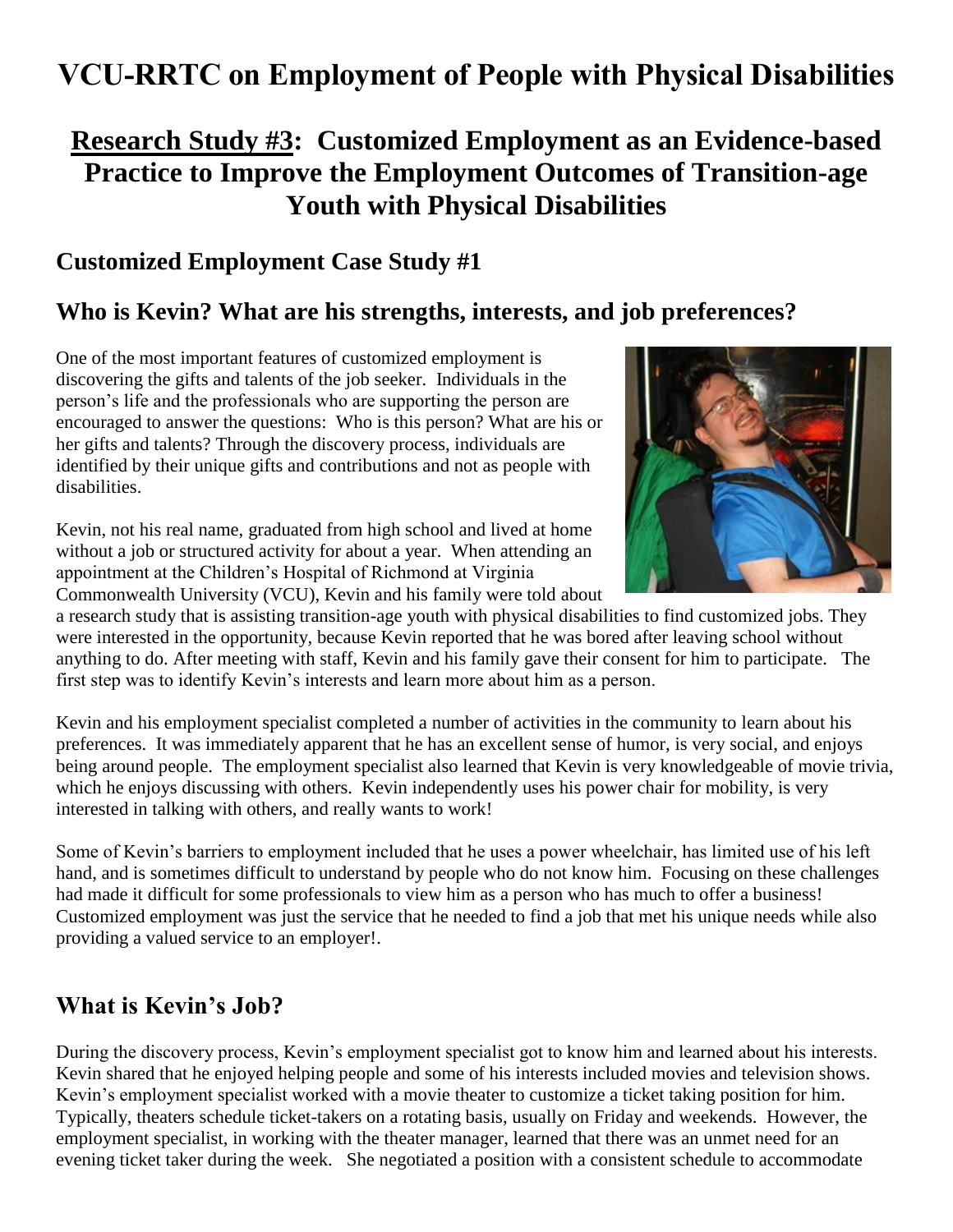

Kevin's reliance on personal care assistance. The theater hired Kevin as a ticket taker to work Monday through Thursday from 5:30 pm to 9:30 pm at \$7.50 per hour; the same rate as other ticket takers at the movie theater. In addition, the theater management removed some tasks from his job description usually assigned to ticket takers such as cleaning the theaters, which resulted in a customized job for Kevin.

### **What are some of Kevin's unique support needs?**

Kevin lives in his own home with 24-hour personal care assistance funded by the Virginia Birth-Related Neurological Injury Compensation Program. An aide is with him at all times providing personal care and transportation. Early in his job search, it was determined that his aide could transport him to work and provide personal care assistance on the job as needed.

All employees must store their cell phones or other devices such as an iPod during their shifts as mandated by theater policy. An accommodation was made for Kevin allowing him to keep his cell phone and iPod with him while working. Kevin uses his phone to call or text his aide when he needs personal care assistance. She stays



within the general area of his job to assist him when needed. In addition, employees only can have drinks or snacks in the kitchen or dining area during breaks. Since Kevin quickly becomes dehydrated, the employer agreed that he could keep a bottle of water with him during work.

Theater employees have a thirty-minute break during their shift. Instead, Kevin has two fifteen minute breaks, which helps him sustain his stamina. Two breaks instead of one meets his personal care needs at work. In addition, the employer extended an employee benefit to Kevin's aide. She can watch movies free of charge during off peak hours while supporting Kevin in his job.

### **What other accommodations does Kevin have at work?**



All employees are required to clock in at the ticket box or behind the bar. Neither of the areas are accessible, and Kevin needed a way to clock in and out. The solution is for Kevin to keep a picture of his employee ID and log in information on his iPod. When he arrives at work, Kevin shows this picture to a coworker either behind the ticket box or the bar, and the coworker clocks him in. Kevin repeats this process when clocking out at the end of his shift.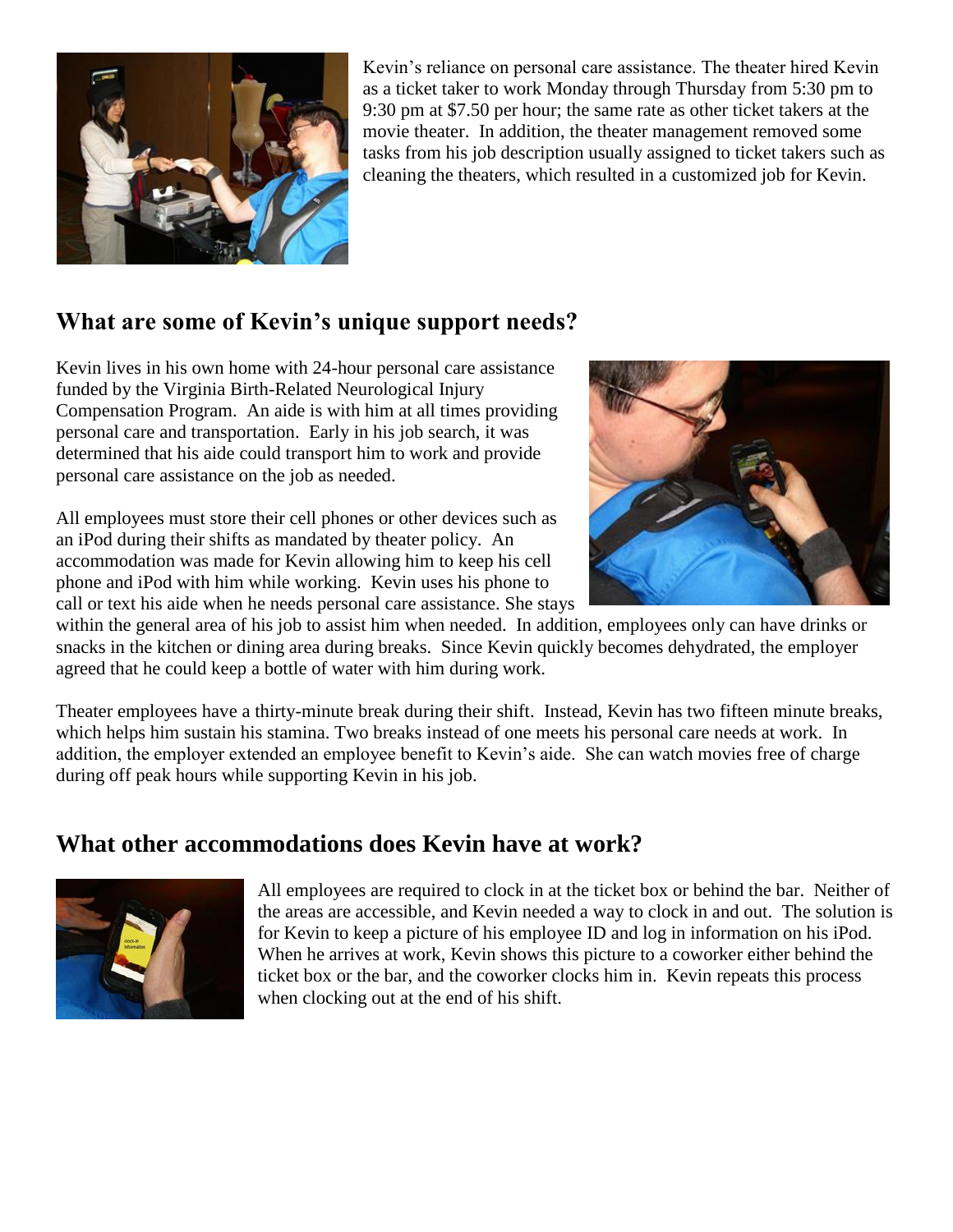

Kevin was not able to tear movie tickets, and he needed some way to do this job duty. Initially he tested a "ticket cutter box" made by a rehabilitation engineer at the Virginia Department for Aging and Rehabilitative Services (VA DARS). The box had a blade attached to a sensor that cuts the tickets in half when inserted. Due to a number of design concerns and Kevin's individual needs, the rehabilitation engineer made modifications. The resulting ticket cutter is shown in the photo.



The ticket cutter allows Kevin to cut movie tickets so that the half maintained by the theater falls into the empty chamber of the box. Kevin returns the receipt half to the customer, since assigned seating is printed on the ticket. During job site training, Kevin's employment specialist taught him how to correctly hold and insert the ticket so this important information is returned to the customers.



The theater is unique in that it serves meals and drinks to the patrons during the movies. Ticket takers are responsible for informing patrons new to the theater on how to get an ID wristband for ordering alcoholic beverages and food while in the theater. Because Kevin is sometimes difficult to understand, he needed some strategy to explain the information to moviegoers. Kevin's employment specialist recorded a male manager reciting the greeting that included instructions on ordering. Kevin learned to ask patrons if they had been to the theater before. If they answer, yes, his response is "welcome back." If they answer no, he plays the recorded message on his iPod.



Management prints a daily sheet each day for the theater staff. These sheets include pertinent information such as theater numbers and the start and end times for each film. The employment specialist talked with management to change the format of the sheets for Kevin, since he does not need all the information on the standard sheets. Eliminated information allowed for the page to be printed in a larger font, which Kevin needed. This simple accommodation made it easy for him to keep track of the theater numbers and times for each showing.

#### **RESOURCES**

#### *Virginia Birth-Related Neurological Injury Compensation Program*

The Birth-Injury Program helps parents take care of children that are born with serious birth-related neurological injuries. The Program covers what insurance and other programs do not: medically necessary expenses such as medical expenses, hospital expenses, rehabilitation expenses, in-home nursing care and much more. Learn more about this innovative program. **[https://www.vabirthinjury.com/]** 

#### **ACKNOWLEDGEMENT**

We would like to thank the management and staff of the movie theater for their continued support and assistance. Kevin has been employed at the theater since May 2015 and is a valued and satisfied employee. The project staff members who have assisted him in finding this customized position and maintaining his employment are Ms. Stephanie Lau, Ms. Rachael Rounds, and Mr. Tomoya Lamberson. We would also like to